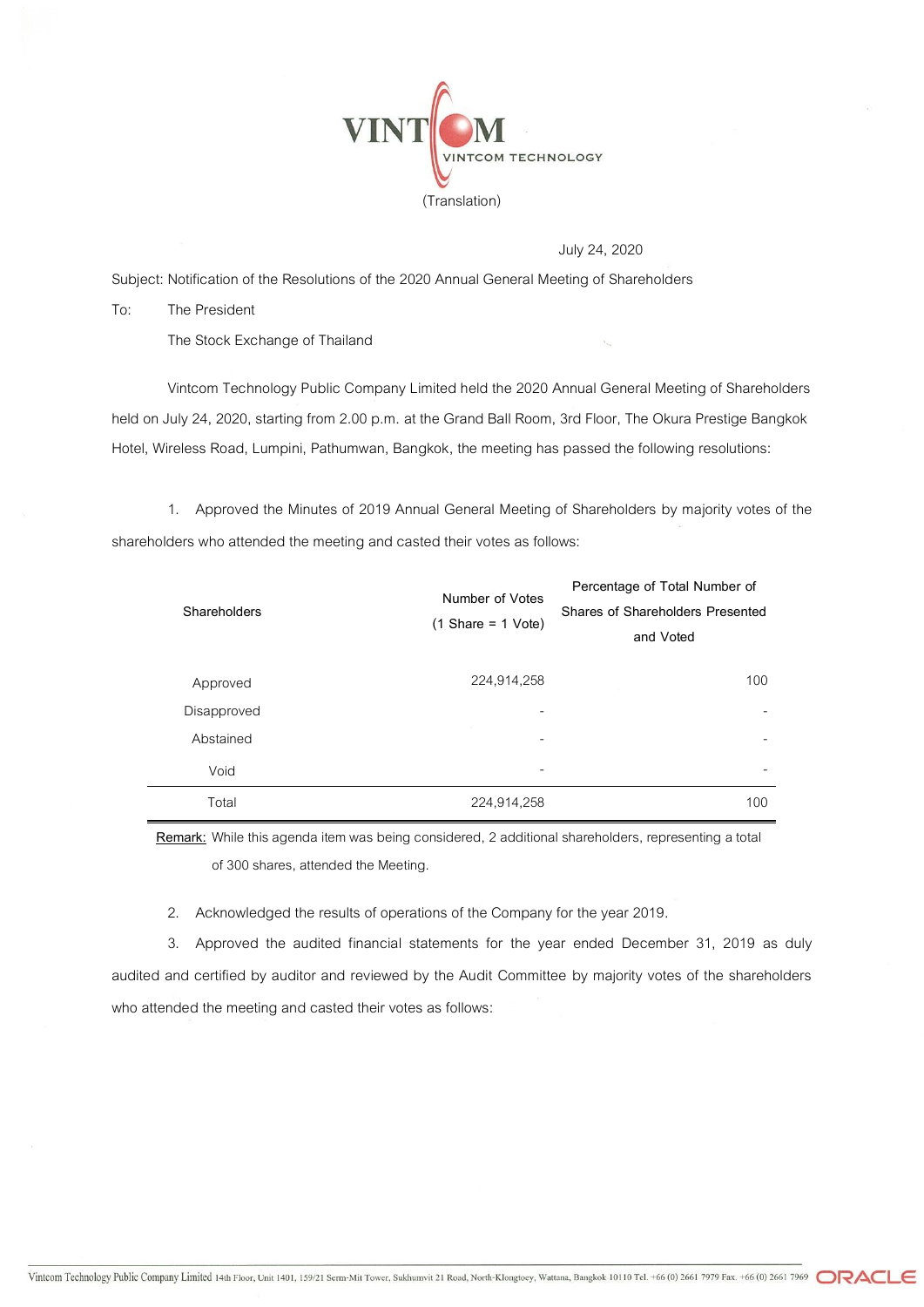

| Shareholders | Number of Votes<br>$(1 \text{Share} = 1 \text{Vote})$ | Percentage of Total Number of<br>Shares of Shareholders Presented<br>and Voted |
|--------------|-------------------------------------------------------|--------------------------------------------------------------------------------|
| Approved     | 224,914,458                                           | 100                                                                            |
| Disapproved  |                                                       |                                                                                |
| Abstained    | $\qquad \qquad \blacksquare$                          | Y.                                                                             |
| Void         | -                                                     |                                                                                |
| Total        | 224,914,458                                           | 100                                                                            |

**Remark:** While this agenda item was being considered, 2 additional shareholders, representing a total of 200 shares, attended the Meeting

4. Approved the appointment of the directors to replace the directors who will be retired by rotation by majority votes of the shareholders who attended the meeting and casted their votes as follows:

1. Mrs. Songsri Srirungroungjit Director, Managing Director, Executive Director,

Member of the Risk Management Committee

| Shareholders | Number of Votes<br>$(1 \text{Share} = 1 \text{Vote})$ | Percentage of Total Number of<br>Shares of Shareholders Presented<br>and Voted |
|--------------|-------------------------------------------------------|--------------------------------------------------------------------------------|
| Approved     | 224,914,558                                           | 100                                                                            |
| Disapproved  |                                                       |                                                                                |
| Abstained    | -                                                     | -                                                                              |
| Void         | -                                                     | -                                                                              |
| Total        | 224,914,558                                           | 100<br><b>STATISTICS</b>                                                       |

**Remark:** While this agenda item was being considered, 1 additional shareholder, representing a total

of 100 shares, attended the Meeting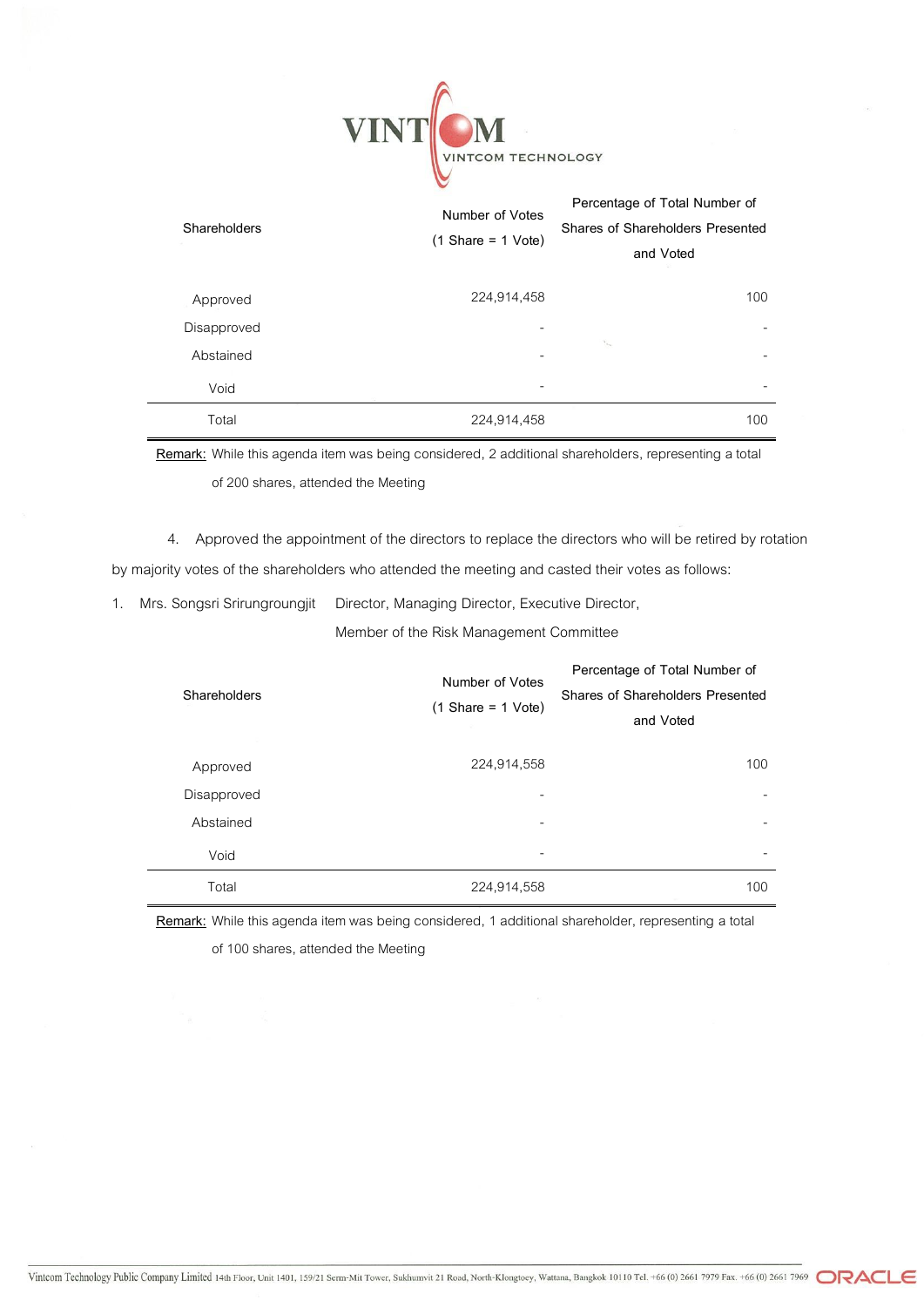

2. Mr. Sanpat Sopon Director, Independent Director, Chairman of the Audit Committee

| Shareholders<br>66.<br><b>Contract Contract</b> | Number of Votes<br>$(1 Share = 1 Vote)$ | Percentage of Total Number of<br>Shares of Shareholders Presented<br>and Voted |
|-------------------------------------------------|-----------------------------------------|--------------------------------------------------------------------------------|
| Approved                                        | 224,914,558                             | ъ.<br>100                                                                      |
| Disapproved                                     |                                         |                                                                                |
| Abstained                                       |                                         |                                                                                |
| Void                                            |                                         |                                                                                |
| Total                                           | 224,914,558                             | 100                                                                            |

3. Mr. Thanachart Numnonda Director, Independent Director Audit Committee, Chairman of the Risk Management

Committee, Member of the Nomination and Remuneration Committee

| Shareholders | Number of Votes<br>$(1)$ Share = 1 Vote) | Percentage of Total Number of<br>Shares of Shareholders Presented<br>and Voted |
|--------------|------------------------------------------|--------------------------------------------------------------------------------|
| Approved     | 224,914,558                              | 100                                                                            |
| Disapproved  |                                          |                                                                                |
| Abstained    |                                          |                                                                                |
| Void         | ۰                                        |                                                                                |
| Total        | 224,914,558                              | 100                                                                            |

5. Approved the director's remuneration for the year 2020 at the amount not exceed Baht 3,000,000 by the votes not less than two-third of the shareholders who attended the meeting and casted their votes as follows:

> • The Board of Director are entitled to receive remuneration remained the same to the previous year is 15,000 Baht/month and the Chairman of the Audit Committee will receive an additional 5,000 Baht/month.

> • The Board of Director and the Sub-Committee are entitled to receive the meeting allowance according to the number of meetings attended remained the same to the previous year, at an equal rate of 15,000 Baht/time, except the Chairman of the Audit Committee will receive an additional 5,000 Baht/time.

• The Annual bonus base on the company's operating result.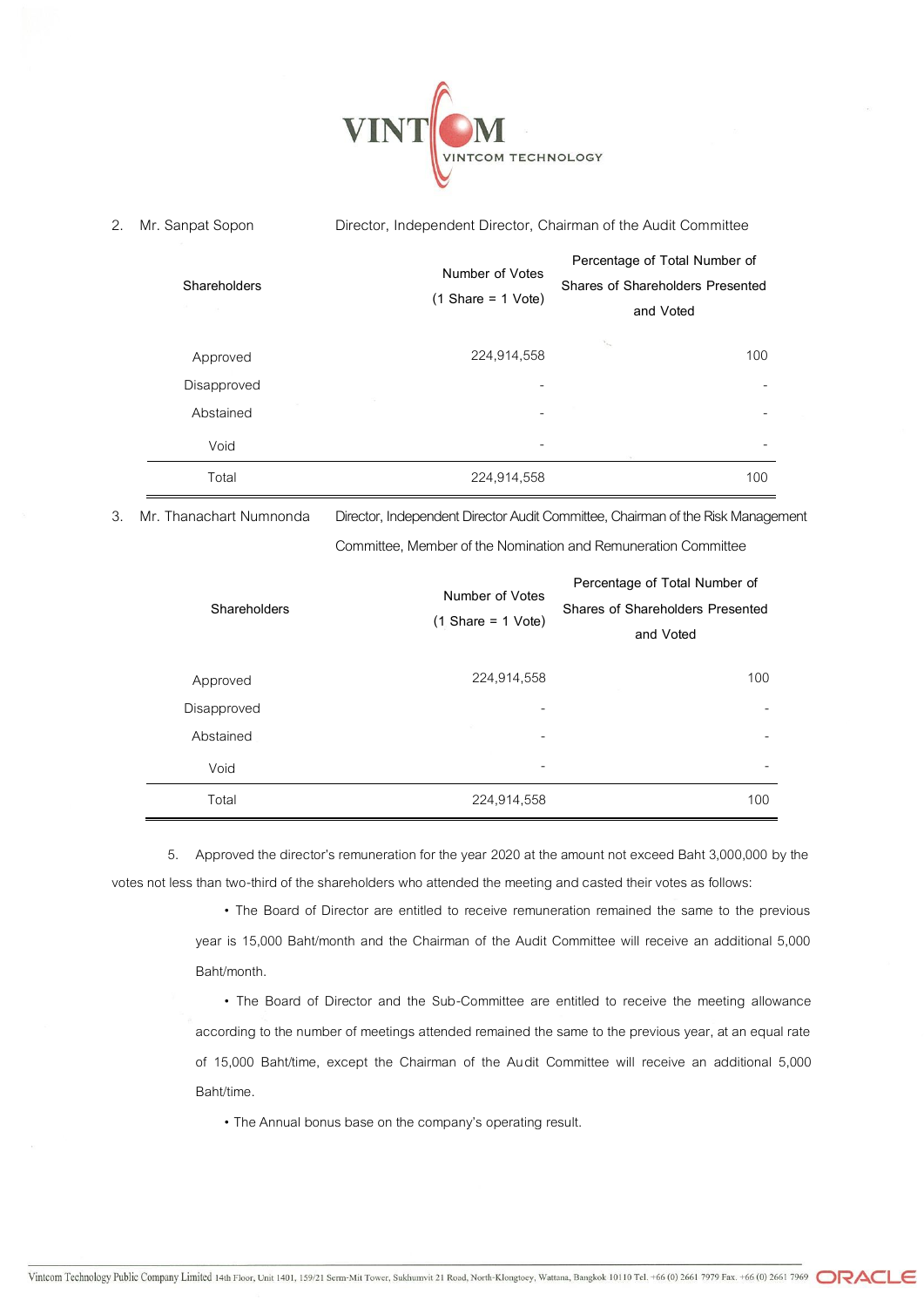

| Shareholders | Number of Votes<br>$(1 \text{Share} = 1 \text{Vote})$ | Percentage of Total Number of<br>Shares of Shareholders Presented<br>and Voted |
|--------------|-------------------------------------------------------|--------------------------------------------------------------------------------|
| Approved     | 224,914,660                                           | 100                                                                            |
| Disapproved  |                                                       | -<br>$\mathcal{H}_{\mathrm{loc}}$                                              |
| Abstained    |                                                       | -                                                                              |
| Void         | $\mathcal{L}_{\mathcal{L}}$                           | ۰                                                                              |
| Total        | 224,914,660                                           | 100                                                                            |

**Remark:** While this agenda item was being considered, 1 additional shareholders, representing a total of 102 shares, attended the Meeting

6. Approved the appointment of auditor and determination of auditor's remuneration for the year

2020 by majority votes of the shareholders who attended the meeting and casted their votes as follows:

| $\mathbf{1}$ . | Miss Marisa Tharathornbunpakul | Auditor Registration No. 5752 | And/Or |
|----------------|--------------------------------|-------------------------------|--------|
|                | 2. Mr. Bundit Tangpakorn       | Auditor Registration No. 8509 | And/Or |
| 3.             | Miss Orawan Sirirattanawong    | Auditor Registration No. 3757 |        |

from KPMG Phoomchai Audit Company Limited of auditor for the year 2020, with the audit fee of Baht 2,530,000

| Shareholders | Number of Votes<br>$(1 Share = 1 Vote)$ | Percentage of Total Number of<br>Shares of Shareholders Presented<br>and Voted |
|--------------|-----------------------------------------|--------------------------------------------------------------------------------|
| Approved     | 224,914,981                             | 100                                                                            |
| Disapproved  | -                                       | -                                                                              |
| Abstained    |                                         |                                                                                |
| Void         | -                                       |                                                                                |
| Total        | 224,914,981                             | 100                                                                            |

**Remark:** While this agenda item was being considered, 4 additional shareholders, representing a total of 321 shares, attended the Meeting

7. Acknowledge the interim dividend payment at the rate of Baht 0.16 per share, or equivalent to Baht 48,000,000. The interim dividend payout ratio is 71.88% of net profit per the separated financial statements. The Company's legal reserve has already reached 10% of its authorized capital, therefore appropriation to legal reserve is no longer required.